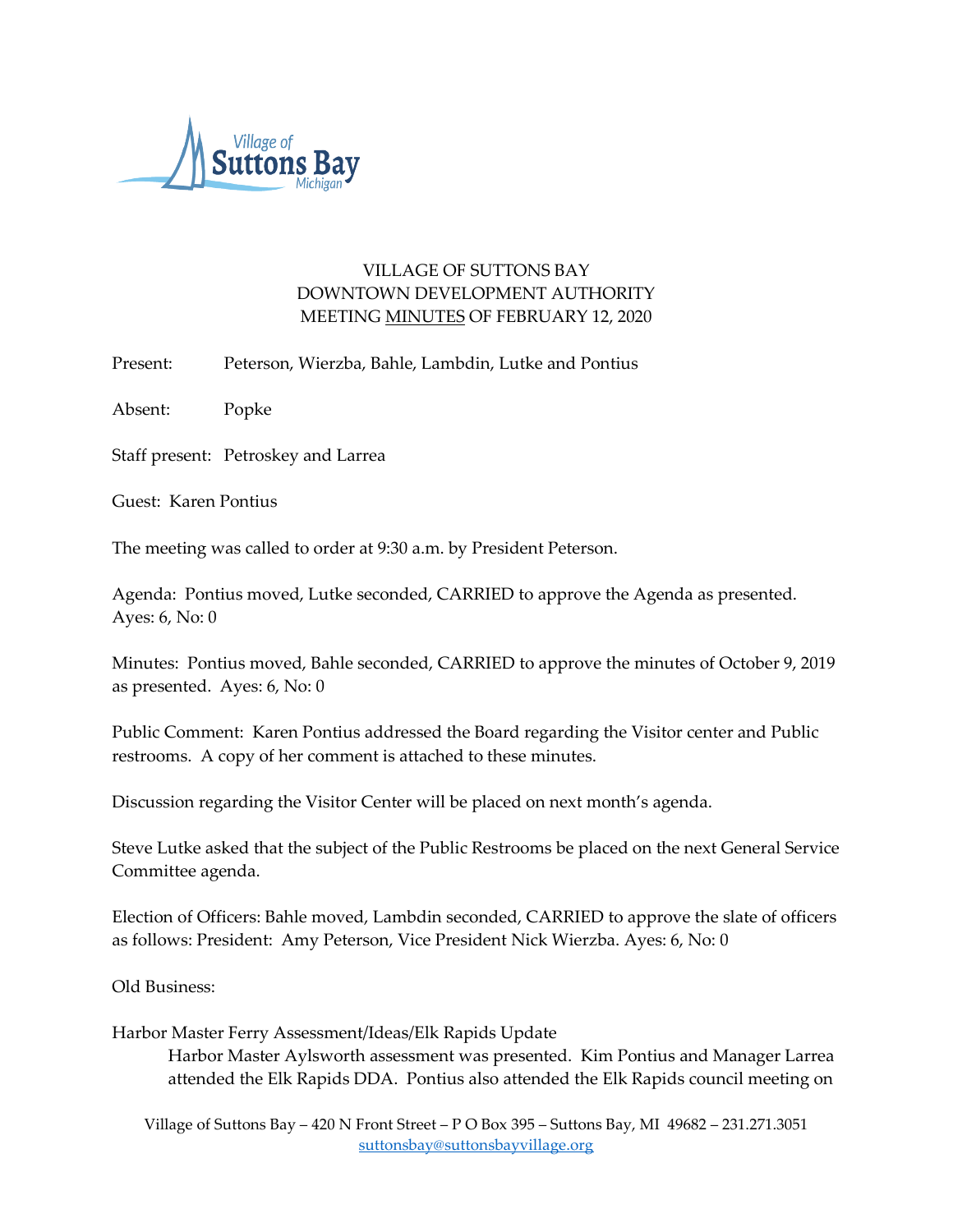February 3. Pontius indicated that Elk Rapids is ready to move forward with a feasibility study. Pontius indicated the next step is to identify a firm to complete the feasibility study to determine the cost and then to identify possible funding sources.

Pontius indicated that he was looking to confirm that there is collaboration between the entities which will help with grant dollars. If a partnership or memorandum of understanding could be secured between the entities to seek a feasibility study, then we would seek funding sources.

DDA Members voiced concerns regarding funding as the DDA has not captured any TIF dollars and essentially relies on funds from the general fund, which the Village council allocates. In addition, the dollars spent for the Ferry Feasibility could be put towards a visitor center, 365 bathroom, Park Improvements and smaller projects.

After discussion, the DDA recommended that Manager Larrea contact Elk Rapids and work together to develop a RFP/RFQ for a feasibility study and then bring the cost back to the DDA.

2020 Budget: Moved by Pontius seconded by Bahle to adopt the 2020 budget as presented. Ayes: 6, No: 0

2020 Meeting Schedule: Peterson asked if the meeting time could be moved up to 9:00 a.m. Moved by Bahle seconded by Lambdin to set the meeting time for 9:00 a.m. Ayes: 6, No: 0

Pontius moved, Bahle seconded to adopt the 2020 meeting dates as presented with the time changed to 9:00 a.m. Ayes: 6, No: 0

Manager Update

Report as presented. Larrea added that the Village will be purchasing a new vehicle and the TAP project is scheduled to begin in April. In addition, the Village has been awarded a grant from Michigan Par Plan for a Risk Reduction Grant in the amount of \$2500 for security cameras at the lift station.

Board Comments: Comment received regarding Blight in the Village.

The meeting adjourned at 10:39 a.m.

Next Meeting: March 11, 2020 at 9:00 a.m.

Minutes Submitted by Dorothy Petroskey, Office Assistant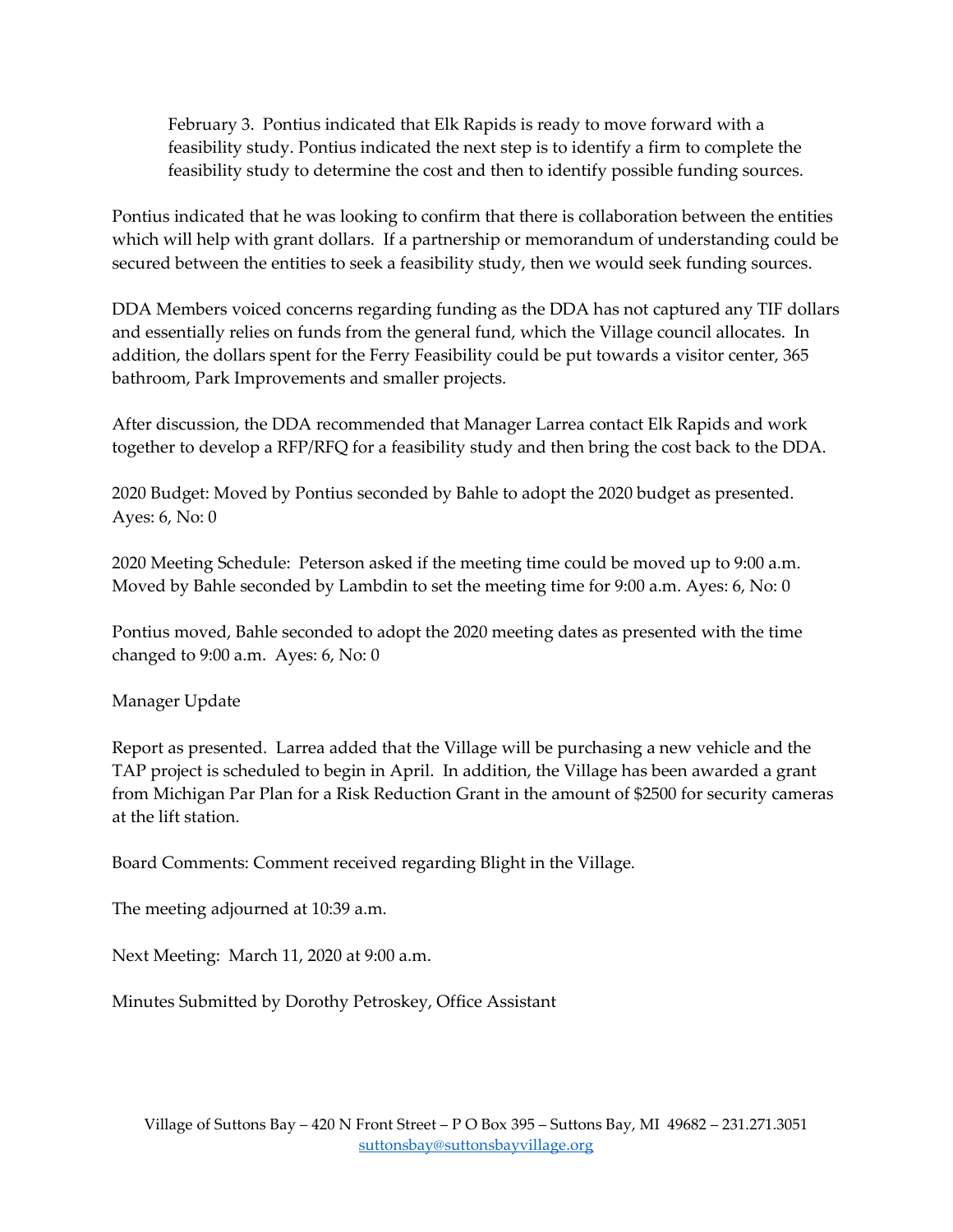

# VILLAGE OF SUTTONS BAY DOWNTOWN DEVELOPMENT AUTHORITY MEETING MINUTES OF AUGUST 19, 2020

The meeting was called to order by President Amy Peterson at 9:55 a.m.

Present: Lambdin, Lutke (arriving at 9:55 a.m.), Peterson, Pontius, and Wierzba Absent: Bahle and Popke Staff present: Fay and Larrea

### Approval of Agenda

Pontius moved, Lutke seconded, CARRIED, to approve the Agenda as presented. Ayes: 5, No: 0.

# Approval of DDA Minutes dated February 12, 2020.

Pontius moved, Lambdin seconded, CARRIED, to approve the DDA meeting minutes dated February 12, 2020, as presented by Petroskey. Ayes: 5, No: 0.

# TAP Updates

The TAP project is/was an MDOT project. Contractors were chosen by MDOT; therefore, MDOT will deal with the contractors to fix or complete things like concrete and asphalt. Contractors will return in the fall to complete the project. MDOT has requested the Village remove language from our street signs, specifically "state law". Staff have covered up the language. New trees were not part of the MDOT project. The Village planted new trees that were native and that do not exceed 25' in height, with a root system that grows downward. Utilities run along one side of M-22 so there are not trees on that side. There are lights on that side. Peterson asked about the sidewalk color discrepancies; the pavement is curing. Peterson asked if the Village could add more greenery to soften the look. She further requested the dimensions for banners on the light poles. Pontius believes that potted trees were part of the plan and he would like to revisit the idea; perhaps business sponsored potted seasonal trees. Lambdin believes the downtown looks sparce, and suggested adding columns of sorts that flower pots could hang from or more light poles. Larrea supports downtown beautification.

### Viking Cruise Line Discussion

The Village was contacted by Viking Cruise Lines who has evaluated the Village and its water, and deemed it as an ideal spot for a place to anchor and offer excursions, with a projected date of 2022. The boat contains 100 cabins. Larrea will have a Zoom meeting with Viking Cruise Lines and will discuss issues such as necessary infrastructure, bus parking, bathrooms and Cruise line investment. Pontius mentioned Blount Cruise lines and the popular and growing interest in small cruise lines. Pontius stated that the Village has a Norwegian heritage. He believes that at one time the Village had plans for a bathroom at Marina park and that Front Street had been identified as a walkable place to hold festivals, etc.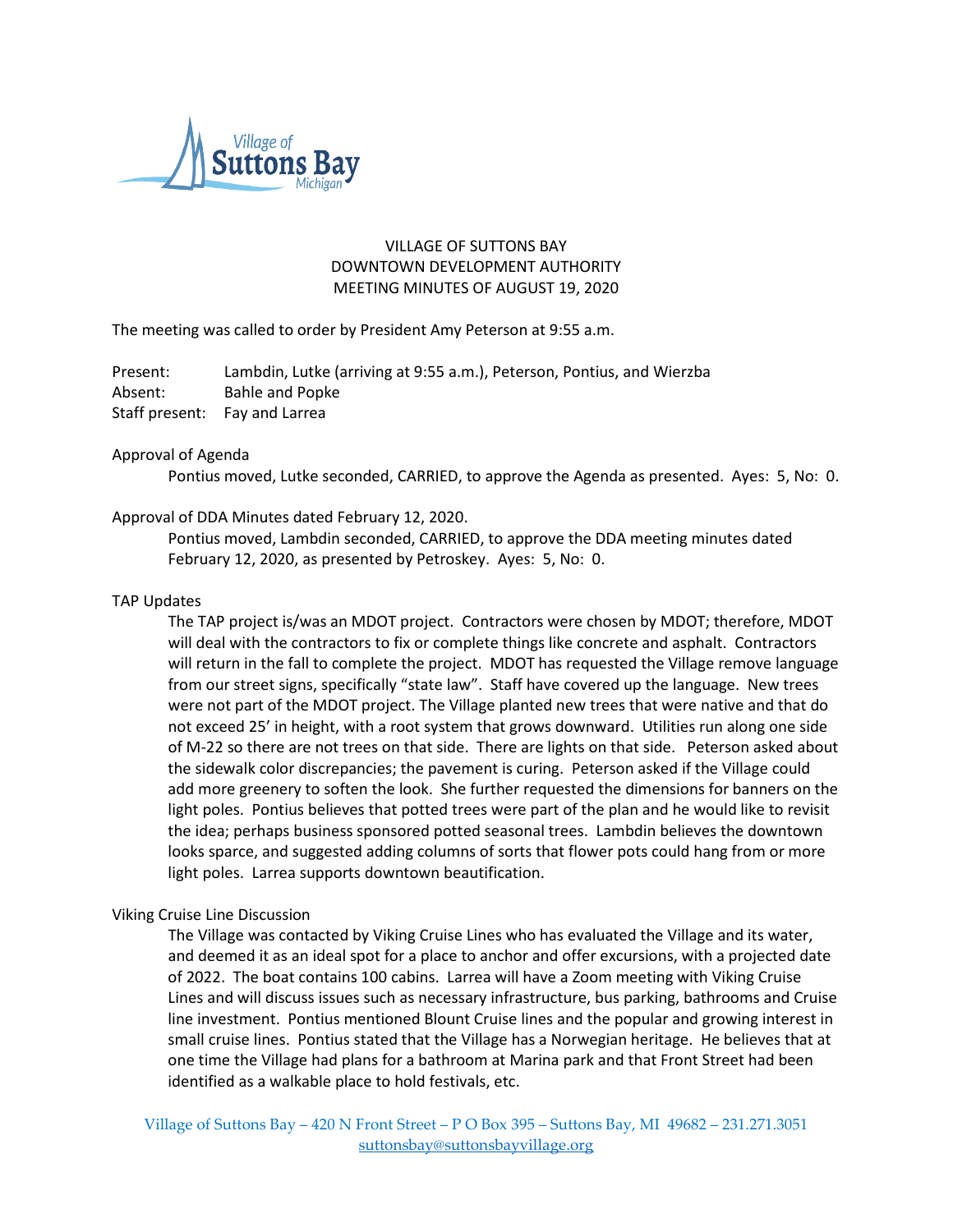# Board members Comments

Peterson stated bathrooms continue to be an issue she hears about from customers. The bank next to the movie theatre is now closed and cited it as being a good location for an Information Center/Visitor Center and public bathrooms. Pontius concurred stating it would be a good location to house the Suttons Bay Chamber of Commerce, the Leelanau County Chamber of Commerce, and the Leelanau Peninsula Vintner's Association. These non-profits could be eligible for grants.

Announcements – Future meetings will be held on 9:00 a.m. as previously approved.

The meeting adjourned at 10:12 a.m.

Meeting minutes submitted by Shar Fay, Village Clerk.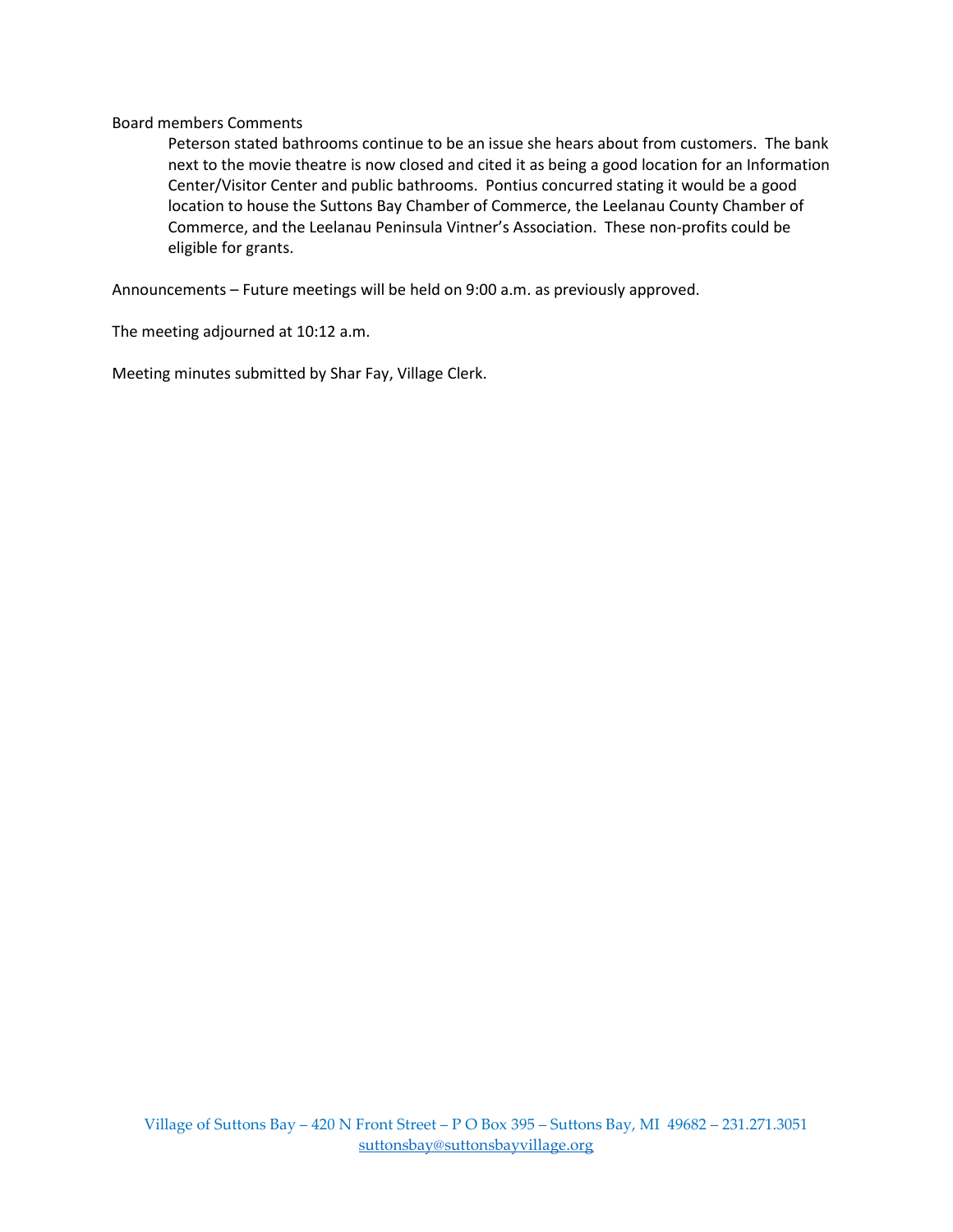

# VILLAGE OF SUTTONS BAY DOWNTOWN DEVELOPMENT AUTHORITY MEETING MINUTES OF NOVEMBER 12, 2020

The meeting was called to order at 9:09 a.m., by President Peterson.

Present: Lutke, Peterson, Pontius, and Popke Absent: Bahle, Lambdin and Wierzba Staff present: Fay, Larrea and Petroskey

### Approval of Agenda

Pontius moved, Popke seconded, CARRIED, to approve the Agenda as amended, adding Agenda item C. 2011 Development Plan under Information and Comments, by an affirmative unanimous roll call vote. Ayes: 4, No: 0

# Approval of Meeting Minutes

Lutke moved, Pontius seconded, CARRIED, to approve the DDA meeting minutes of August 19, 2020, by an affirmative unanimous roll call vote. Ayes: 4, No: 0.

### Report VSB-2020—51

Pontius moved, Popke seconded, CARRIED, to adopt the proposed DDA budget and recommend approval to Council. Board members reviewed the revenue and expenses of the proposed DDA budget. The need for more revenue is apparent. Members discussed the desire for other taxing entities to buy into the DDA Plan. Larrea suggested DDA members reach out as a group to Leelanau County. Larrea will contact County Administrator Janik to see if he can gain some insight of their position with our DDA. Members discussed the possibilities of other funding sources and/or grants to help the DDA remain afloat, noting the Village as a good economic engine for Leelanau County. Ayes: 4, No: 0.

### 2021 Meeting Dates

Popke moved, Lutke seconded, CARRIED, to approve the proposed 2021 DDA meeting dates and times as presented, by an affirmative unanimous roll call vote. Ayes: 4, No: 0.

### Manager Update

Larrea reported further communications with Viking Cruise Lines with another meeting set for next week. The Cruise lines have presented the concept of a four-month span for launching, none of which are summer months, one or two times monthly. Consideration for a launch at North Park would require an investment in that area, which currently has space for busses and restrooms.